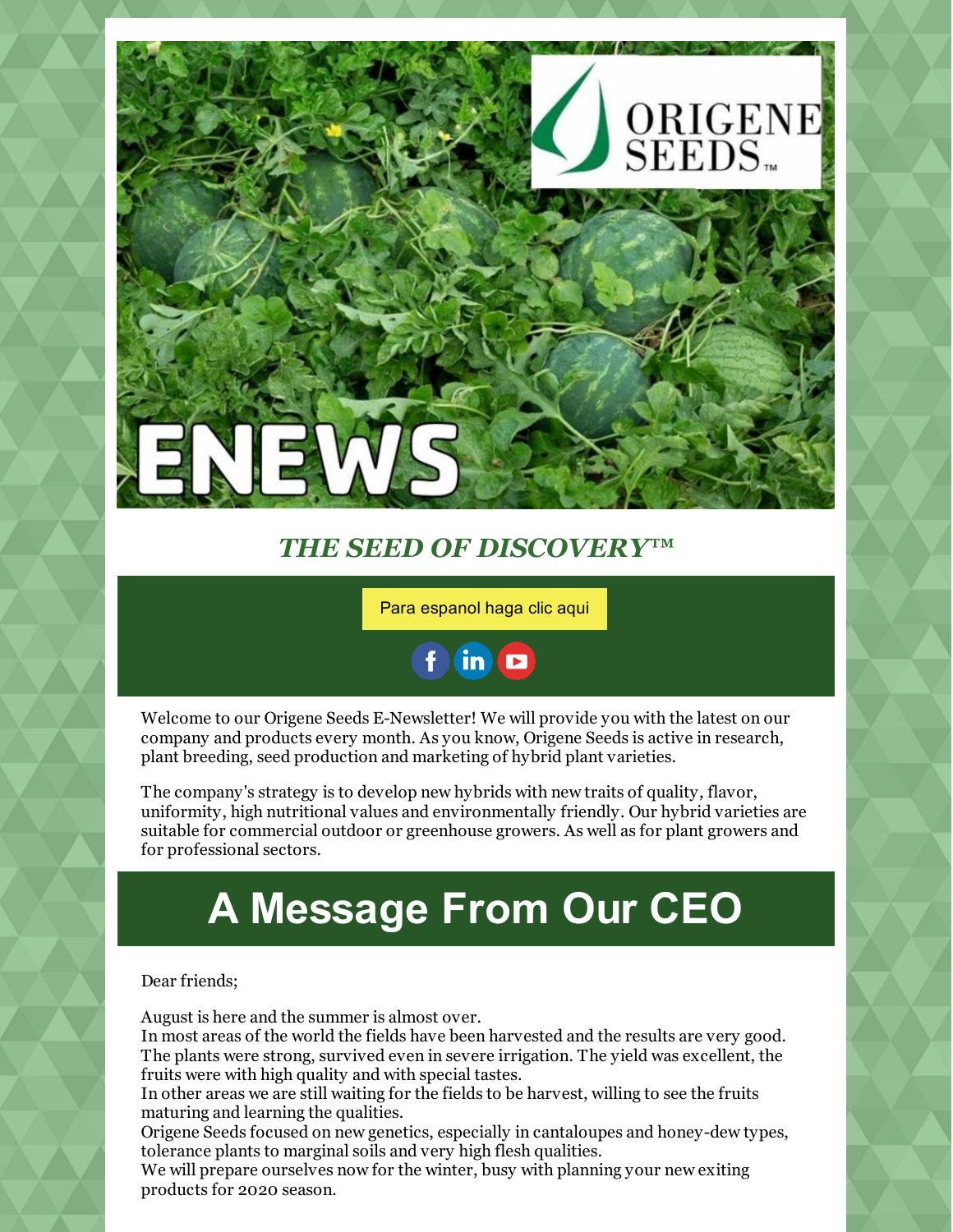Also In purpose to strengthen Origene Seeds business connections in the East coast market and expand the experimental and marketing & sales activities in the US, We are pleased to announce our requiring of a new Area Manager, as a part of Origene America. Mr. Woody Speir was nominated for this position and he will have the full responsibility as the East coast Area Manager.

Woody carries more than 12 years of experience in the seed industry and has comprehensive knowledge of the Vegetable portfolio products and field crops in the US territories.

Origene Seeds believes Woody will bring fruitful operations in the US market. We wish our customers, the US team and Woody a good start and much luck.

We are happy to invite you all to be with us during our Open-Days in Woodland California, August 13-15.

Yours, Dr. Eyal Vardi CEO

### **New Products**



#### **BONECI**

Origene Seeds introduces its new 45 fruit count watermelon with additional benefit of early maturity to help you reach the important markets. Flesh color is red with dark stripe exterior. Consumers like the taste and sweet flavor. Seeds are now available.



#### **PAPAGAYO**

The first 'green' Tiger type mini seedless, in the world with intermediate resistance to Powdery Mildew, that will grow in your field with the minimum control required. Seeds are now available.

For more information on this product or to place an order please contact us at usoffice@origeneseeds.com or (956) 283-1358.

Visit our website for more [products](https://www.origeneseeds.com/public/products)

## **News from the Field**

Our hot and busy season has already started and our varieties preforming great. As a global company we have been very busy in many different places.

During June, we had our Melon Open-Days trial in Yuma, Arizona. In the trials we had around 70 melon varieties from many segments, Harpers, Cantaloupes, Galia, Yellow canary and much more. There was much interest of selected varieties from our visiting customers, samples were supplied for the coming season trials.

During July we had our open days in Israel. We had 14 Hectares of watermelons, melons,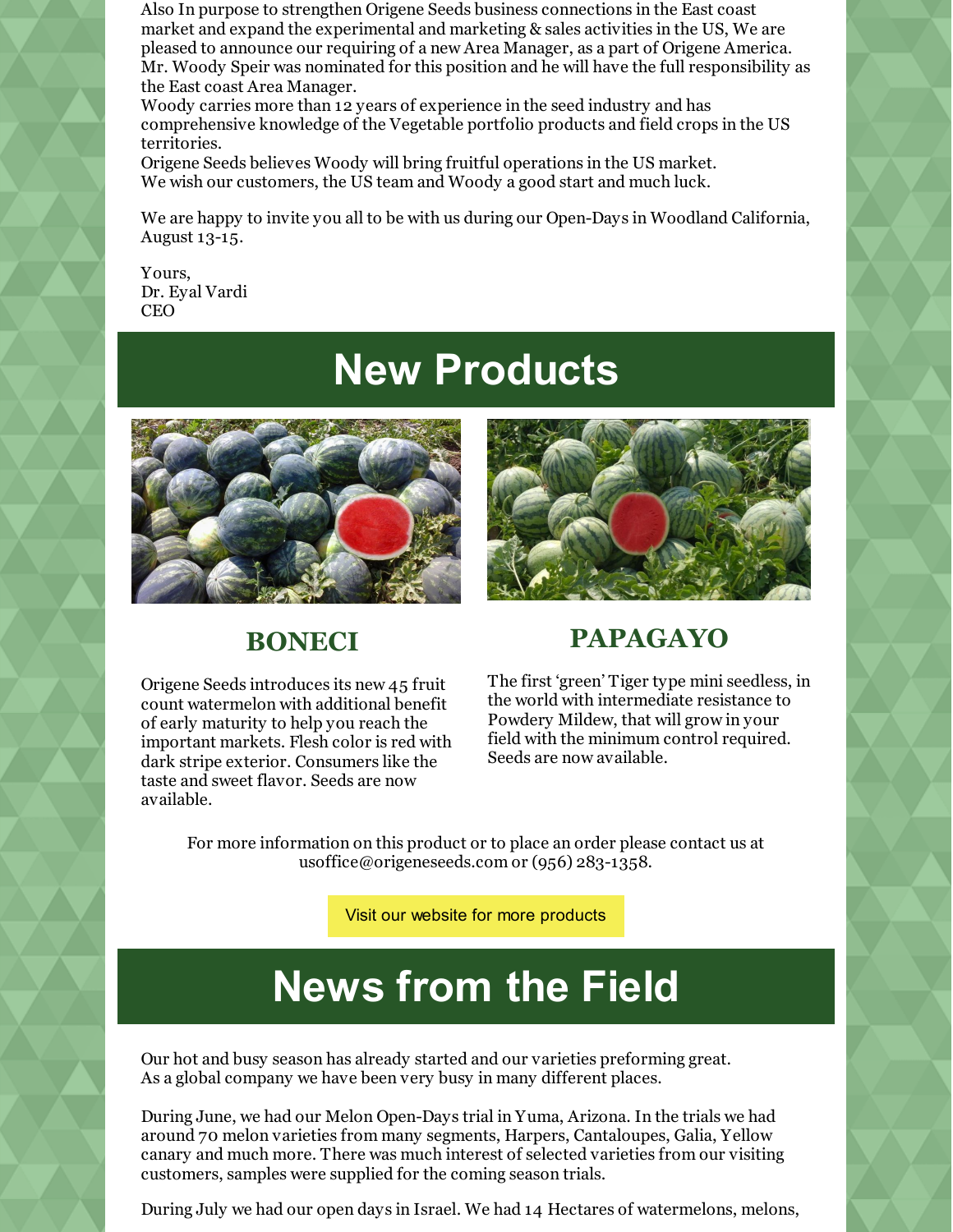butternut, squash and pumpkins. We had visitors from 25 countries, who came to select the varieties for their target market. The peak of the event was a "Fresh-Market" day where we presented our top products and hosted our clients.

During the month of August, we are going to have our Field-Days in Woodland, California. During these open days we are planning to present to our customers from the American continent our vast varieties of Watermelon, Melon, Pumpkins and Butternuts and their adaption to the local conditions.













# **UPCOMING EVENTS**